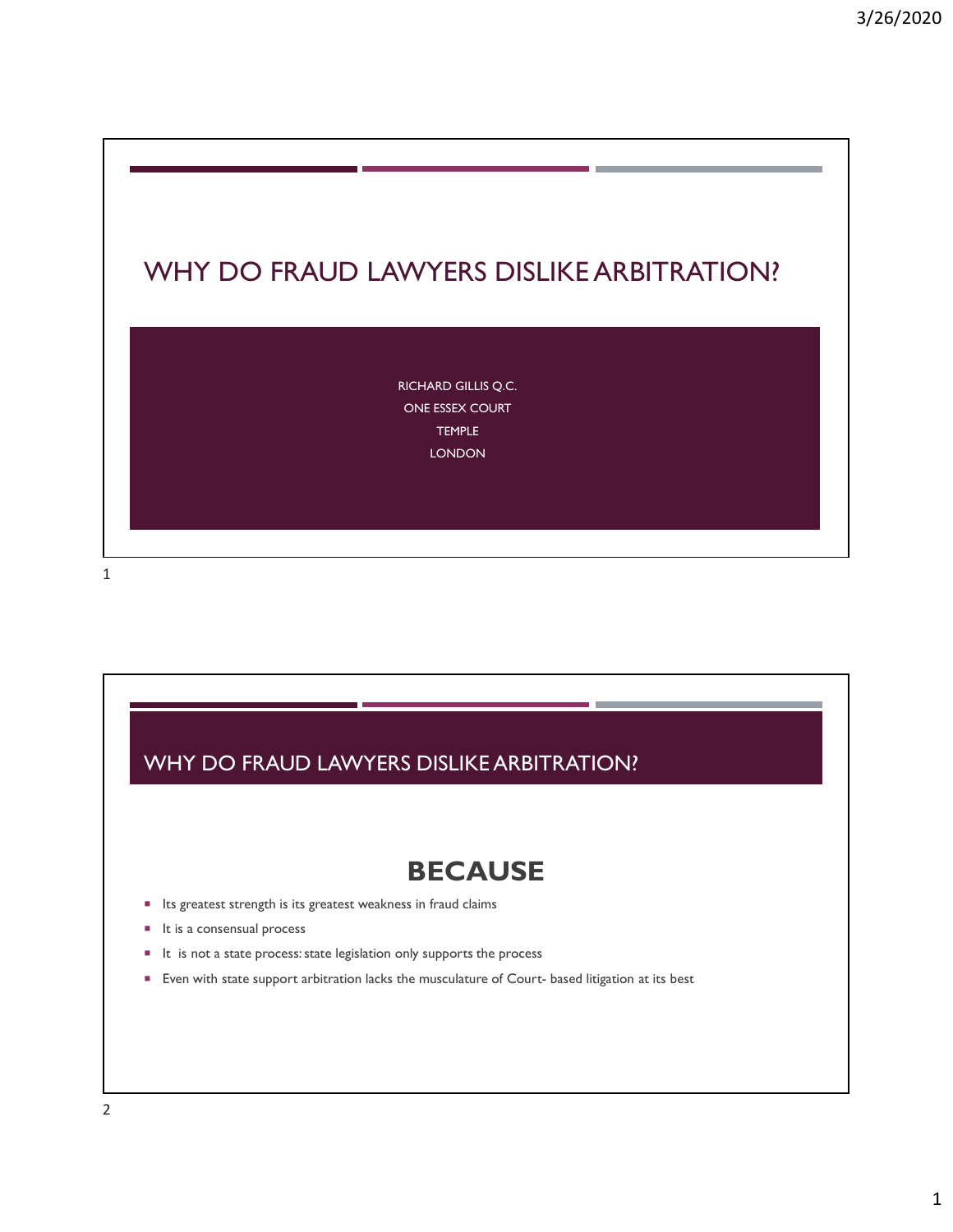#### WHY DO FRAUD LAWYERS DISLIKE ARBITRATION?

### BUT

- **Institutional arbitration may be better than Court based litigation in some jurisdictions**
- A few examples or hypotheticals?
	- Copper disputes in the Congo
	- **The doctrine of "vertikal" in Russia**
	- **Home-Team advantage**
	- **Jury assessment**
- **The enforcement regime may tip the balance**

3

#### WHY DO FRAUD LAWYERS DISLIKE ARBITRATION AS COMPARED TO ENGLISH COURT LITIGATION?

## **BECAUSE**

- At each critical stage in the process ECL is advantageous
	- **Pre-action**
	- **Interim relief**
	- **Disclosure**
	- The hearing
	- **Appeals**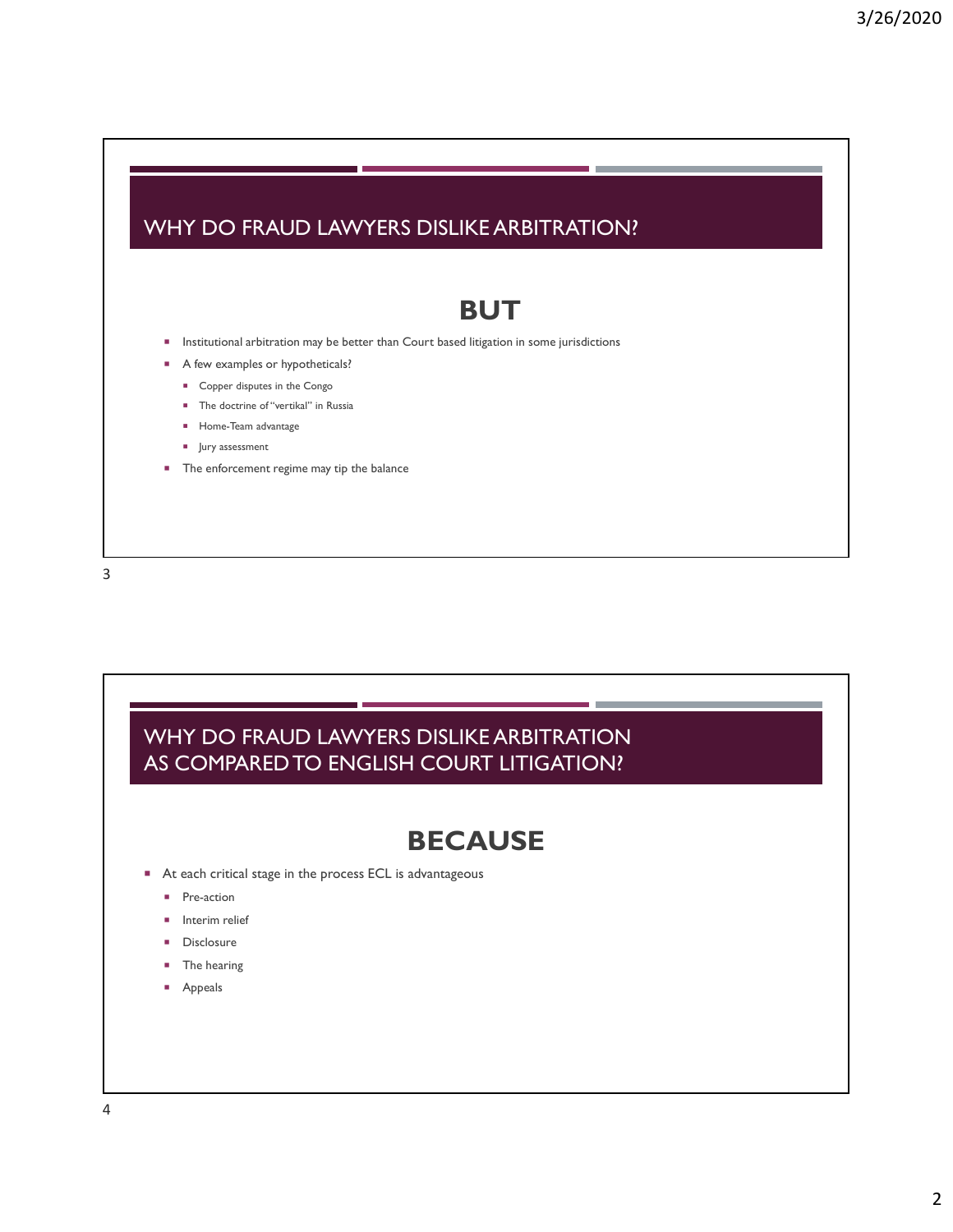#### WHY DO FRAUD LAWYERS DISLIKE ARBITRATION AS COMPARED TO ENGLISH COURT LITIGATION?

## PRE-ACTION

- With multi-party claims it will rarely be possible to join all relevant parties to arbitration proceedings: contrast the "anchor defendant" and "necessary party" provisions in the CPR jurisdictional gateways
- Because the process is consensual, Arbitrators have no power to grant third party disclosure orders pre or post commencement: contrast Bankers Trust and Norwich Pharmacal orders
- Arbitrators have no power to give pre-action disclosure: contrast CPR 31:16



#### WHY DO FRAUD LAWYERS DISLIKE ARBITRATION AS COMPARED TO ENGLISH COURT LITIGATION?

## INTERIM RELIEF

- Arbitrators cannot issue interim relief until the tribunal has been established yet this may take some time. Many institutions now allow the appointment of "Emergency Arbitrators".
- Often Arbitrators have no power to grant interim relief ex parte : see LCIA Rules (2014 revision) Articles 25.1 and 25.2
- Fixing urgent applications before Arbitrators are often more problematic than equivalent applications before a Judge
- Arbitral orders for interim relief lack state-backed sanction (imprisonment for contempt, sequestration etc) unless made orders of the Court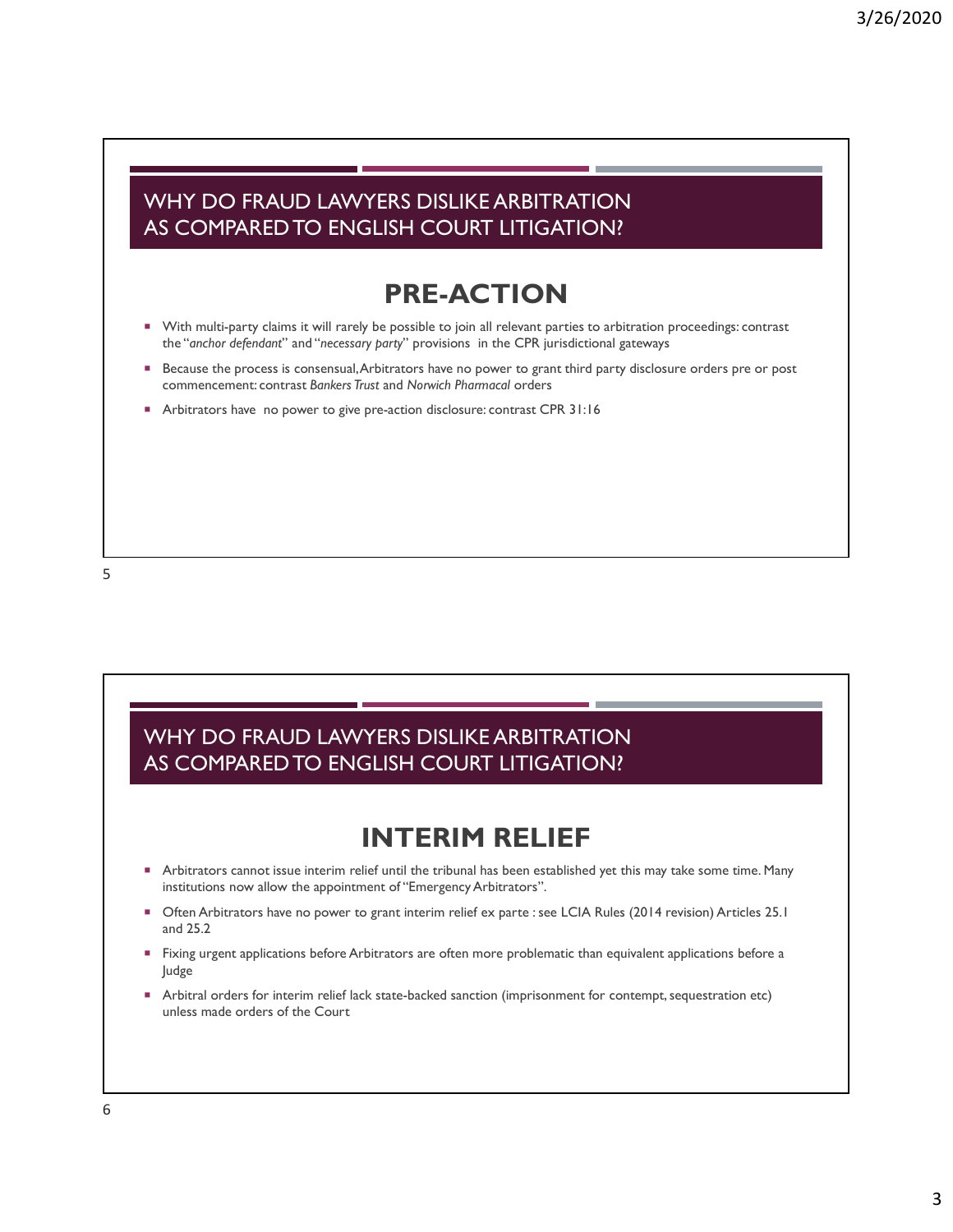#### WHY DO FRAUD LAWYERS DISLIKE ARBITRATION AS COMPARED TO ENGLISH COURT LITIGATION?

## **DISCLOSURE**

- **Invariably Arbitrators adopt a more limited approach to production of documents than in ECL**
- Arbitrators have no power to order disclosure of documents from third parties
- **Sanctions for non-compliance are not as effective as in ECL**

#### WHY DO FRAUD LAWYERS DISLIKE ARBITRATION AS COMPARED TO ENGLISH COURT LITIGATION?

## THE HEARING

- The comfort of confidentiality vs the threat of the Judge "referring the matter elsewhere"
- The arbitral attitude: " I have never seen a witness who needed to be cross-examined for more than half a day"
- The party-appointed Arbitrator
- Are Arbitrators disinclined to make findings of fraud?